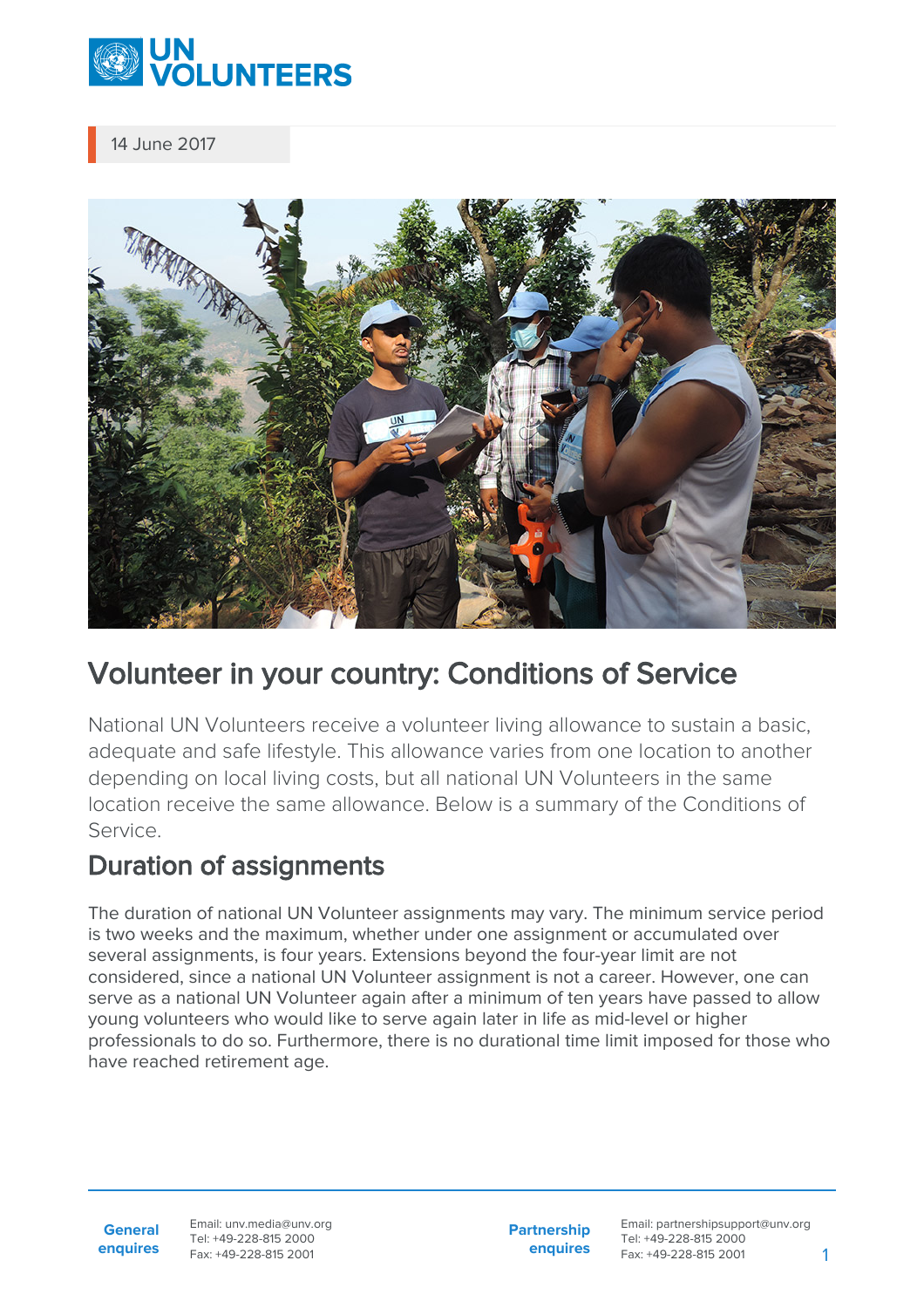

### Allowances

The purpose of allowances for national UN Volunteers is to enable the national UN Volunteers to sustain a modest and secure standard of living at the duty station. The allowances are in no way to be understood as a compensation, reward or salary in exchange for the volunteer work.

Pre-Assignment Grant: is a set amount that is a contribution towards all expenses incurred before the Commencement of Service date. This is a one-time payment made only to the national UN Volunteer to assist with pre-assignment expenses, including but not limited to all costs related to obtaining and delivering necessary paperwork and photos as requested by the entry medical examination, any required vaccination(s), and the purchase of first-aid and relevant prophylactic health items.

Settling-in, moving and travel entitlements: If the duty station of the assignment is not within commuting distance, national UN Volunteers are entitled to receive a settling-in-grant and reimbursement of the costs of travel and moving personal effects to and from the duty station.

For contracts of less than 12 months, the settling-in-grant is pro-rated according to contract duration. Reimbursements are based on submission of supporting invoices or other valid documentation. Travel reimbursement covers in-country travel by the most direct and economic mode of safe travel to the duty station. The date of travel must be as close as possible to the day the national UN Volunteer reports to the duty station.

Volunteer Living Allowance (VLA): All national UN Volunteers are entitled to a monthly volunteer living allowance. The purpose of this allowance is to cover the basic living costs of the national UN Volunteer, and her or his family when applicable. The allowance is to ensure that the volunteer can sustain a basic, adequate and safe lifestyle. The monthly allowance rate is a fixed rate for the duty station as established by UNV headquarters.

Resettlement allowance: Eligible national UN Volunteers are entitled to receive a resettlement allowance upon satisfactory completion of the assignment. The allowance assists the volunteer to reintegrate into society both professionally and personally upon completion of their UN Volunteer service.

Well-Being Differential: National UN Volunteers serving in locations where living conditions are substantially lower than a threshold established by UNV Headquarters are provided a Well-Being Differential to offset the diminished standard of living of national UN Volunteers serving in UNV-determined hardship duty stations.

**General enquires** Email: unv.media@unv.org Tel: +49-228-815 2000 Fax: +49-228-815 2001

**Partnership enquires**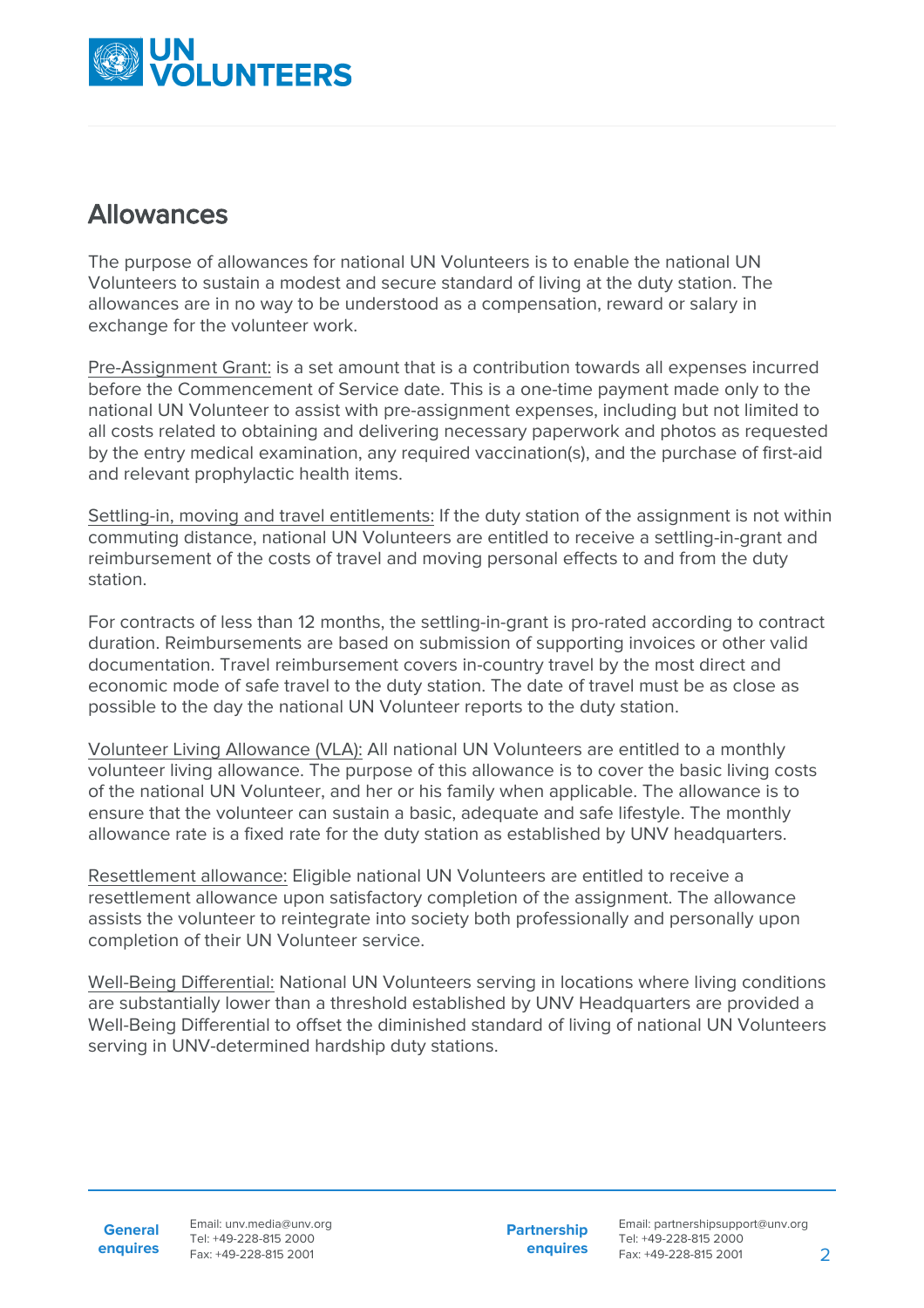

#### Leave entitlements

Annual leave: National UN Volunteers accrue an entitlement to annual leave at the rate of 2.5 working days per completed month of assignment. However, a national UN Volunteer can at no point during the UNV assignment accrue more than 30 days of annual leave.

Maternity leave: Female national UN Volunteers are entitled to 16 weeks of maternity leave per pregnancy during their service as national UN Volunteers. Maternity leave should normally be taken between six weeks to two weeks prior to the calculated date of birth.

Paternity leave: A national UN Volunteer with a contract of at least 3 months shall receive 10 working days of Paternity Leave for the birth of their recognized newborn child.

Learning and Training Leave: National UN Volunteers are entitled to a maximum of 10 working days of Learning and Training Leave per consecutive 12 months of the UN Volunteer assignment when meeting criteria set forth in the UNV learning policy.

Special leave: At the request of a national UN Volunteer, the UNV headquarters may grant special leave in highly exceptional cases of emergency or for humanitarian reasons, for a period of time as UNV may prescribe.

# Medical and life insurance

Medical insurance: National UN Volunteers and their family are covered by a medical insurance scheme for the duration of the assignment to cover medical treatment costs incurred during the assignment. This includes permanent disability insurance.

Post Service Medical Coverage: Health insurance of national UN Volunteers and their family extends one month after the last day of the national UN Volunteer Contract date to assist with reintegration into national healthcare schemes after their service is completed.

Life Insurance: National UN Volunteers are covered by life insurance for the duration of the assignment. In the event that a national UN Volunteer dies during the UNV assignment, the designated beneficiaries will be entitled to receive the life insurance lump sum.

You can view the current description of insurance benefits for national UN Volunteers [here.](https://www.unv.org/sites/default/files/NUNV_Description%20of%20benefits%202019.pdf)

IMPORTANT: UNV, as part of the United Nations System, has a no-tolerance policy towards Sexual Exploitation and Abuse (SEA). For this reason, we adhere to all policies, procedures and training of the [United Nations on The Prevention of Sexual Exploitation and Abuse](https://eur03.safelinks.protection.outlook.com/?url=https%3A%2F%2Fwww.un.org%2Fpreventing-sexual-exploitation-and-abuse%2Fcontent%2Ftraining&data=02%7C01%7Cjennifer.stapper%40unv.org%7C8174d6f41b8a4be920dd08d7b45be65f%7Cb3e5db5e2944483799f57488ace54319%7C0%7C0%7C637176179104975116&sdata=9cHwXOl%2FH5n%2Fx%2BRJa40jp0ZBlTbVdanlbZ9K59Za9vw%3D&reserved=0) [\(PSEA\).](https://eur03.safelinks.protection.outlook.com/?url=https%3A%2F%2Fwww.un.org%2Fpreventing-sexual-exploitation-and-abuse%2Fcontent%2Ftraining&data=02%7C01%7Cjennifer.stapper%40unv.org%7C8174d6f41b8a4be920dd08d7b45be65f%7Cb3e5db5e2944483799f57488ace54319%7C0%7C0%7C637176179104975116&sdata=9cHwXOl%2FH5n%2Fx%2BRJa40jp0ZBlTbVdanlbZ9K59Za9vw%3D&reserved=0) UNV also has a mandatory e-learning course for all volunteers to be taken pre-

**General**

**enquires** Tel: +49-228-815 2000 Fax: +49-228-815 2001 Email: unv.media@unv.org<br>Tel: +49-228-815 2000

**Partnership enquires**